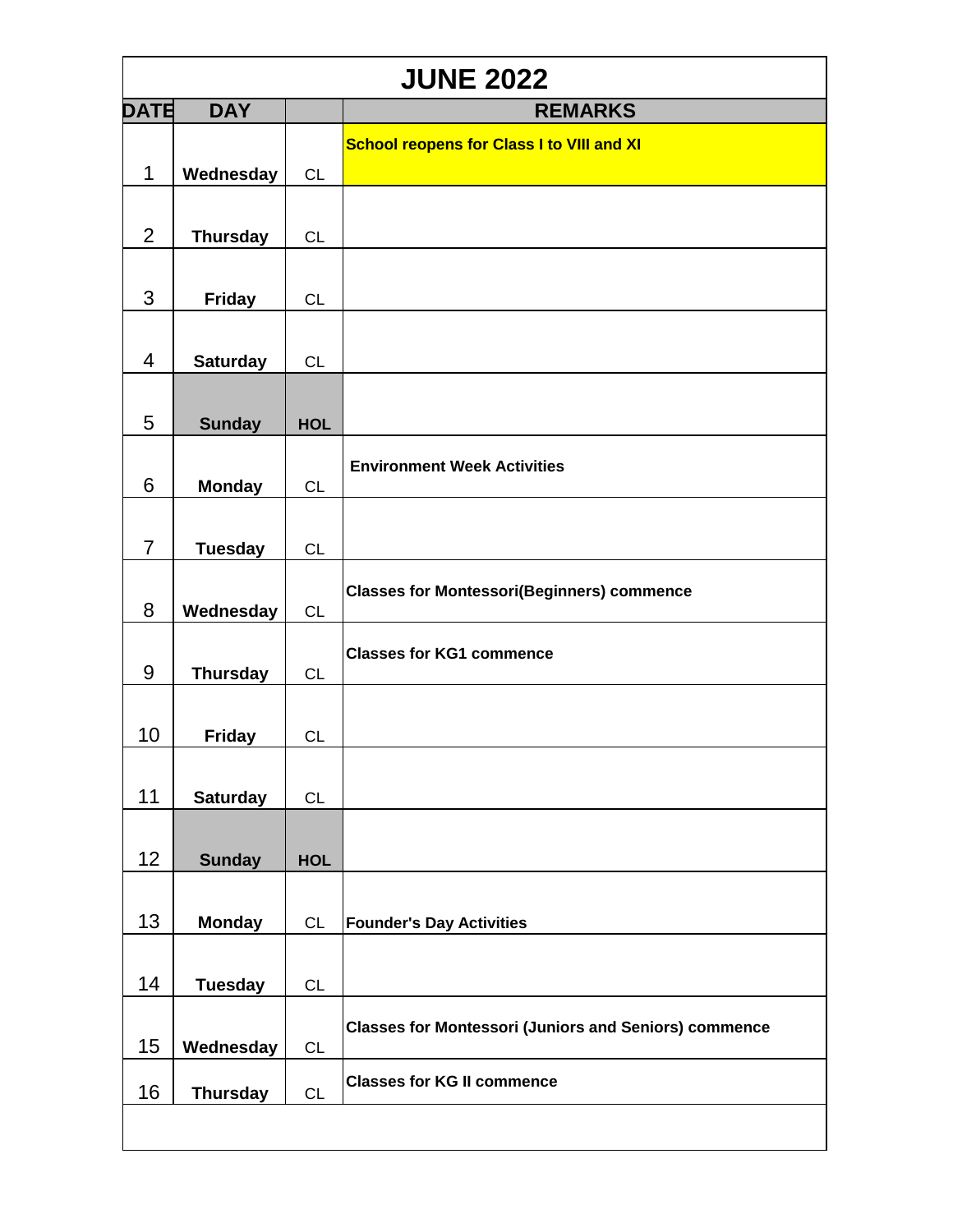|             | <b>JUNE 2022</b> |               |                                     |  |  |
|-------------|------------------|---------------|-------------------------------------|--|--|
| <b>DATE</b> | <b>DAY</b>       |               | <b>REMARKS</b>                      |  |  |
| 17          | <b>Friday</b>    | CL            |                                     |  |  |
| 18          | <b>Saturday</b>  | <b>HOL</b>    |                                     |  |  |
| 19          | <b>Sunday</b>    | <b>HOL</b>    |                                     |  |  |
| 20          | <b>Monday</b>    | CL            |                                     |  |  |
| 21          | <b>Tuesday</b>   | CL            | International Yoga day celebrations |  |  |
| 22          | Wednesday        | CL            | <b>World Music Day celebrations</b> |  |  |
| 23          | <b>Thursday</b>  | CL            |                                     |  |  |
| 24          | <b>Friday</b>    | CL            |                                     |  |  |
| 25          | <b>Saturday</b>  | CL            |                                     |  |  |
| 26          | <b>Sunday</b>    | HOL           |                                     |  |  |
| 27          | <b>Monday</b>    | $\mathsf{CL}$ |                                     |  |  |
| 28          | <b>Tuesday</b>   | CL            |                                     |  |  |
| 29          | Wednesday        | $\mathsf{CL}$ |                                     |  |  |
| 30          | <b>Thursday</b>  | CL            |                                     |  |  |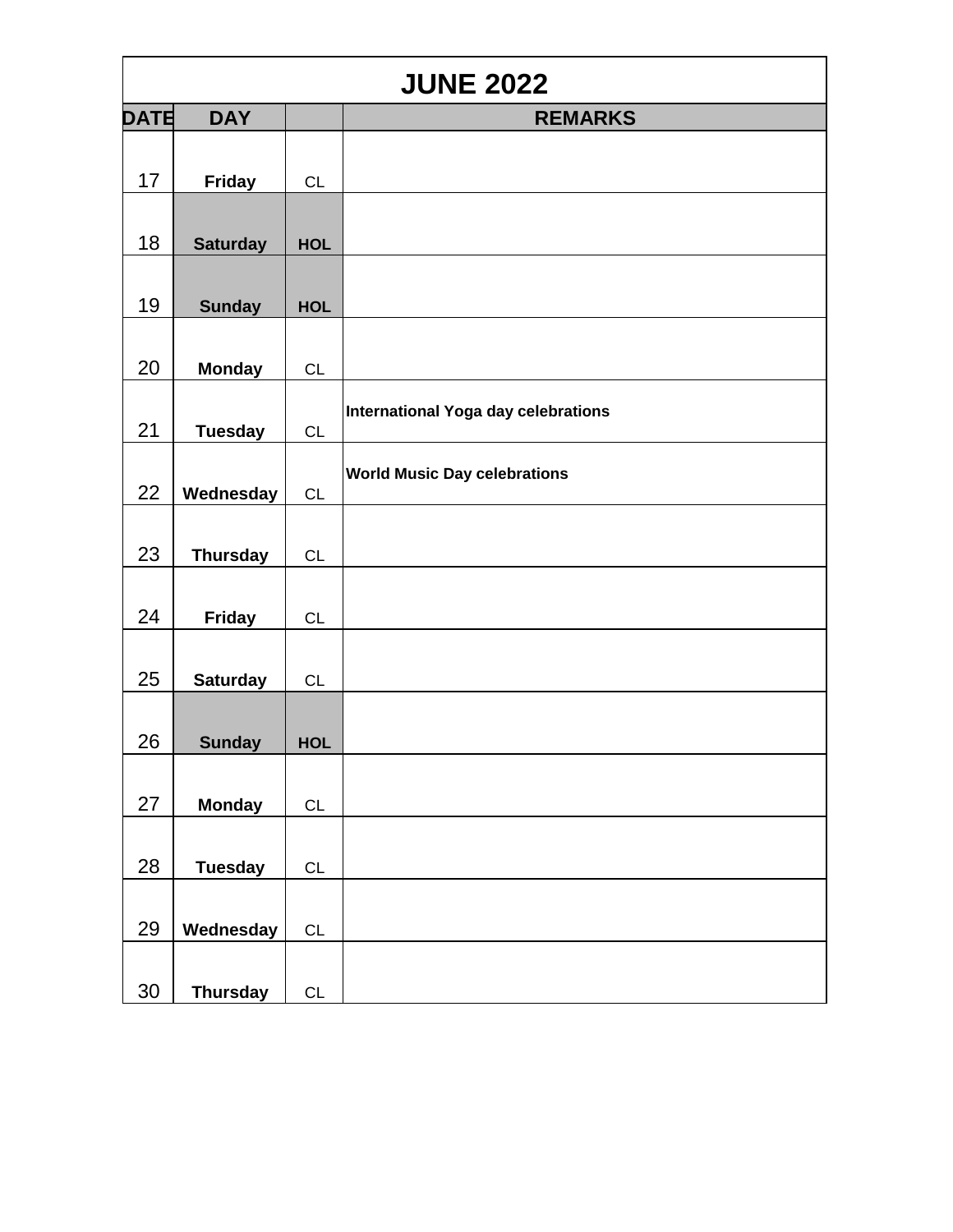|                | <b>JULY 2022</b> |            |                                                                                         |  |  |
|----------------|------------------|------------|-----------------------------------------------------------------------------------------|--|--|
| <b>DATE</b>    | <b>DAY</b>       |            | <b>REMARKS</b>                                                                          |  |  |
| $\mathbf 1$    | <b>Friday</b>    | CL         | <b>Grade 12 Unit Test 2 begins</b>                                                      |  |  |
| $\overline{2}$ | <b>Saturday</b>  | <b>CL</b>  |                                                                                         |  |  |
| 3              | <b>Sunday</b>    | <b>HOL</b> |                                                                                         |  |  |
| $\overline{4}$ | <b>Monday</b>    | CL         | <b>Grade 11 Unit Test 1 begins</b>                                                      |  |  |
| $5\phantom{1}$ | <b>Tuesday</b>   | CL         |                                                                                         |  |  |
| 6              | Wednesday        | <b>CL</b>  |                                                                                         |  |  |
| $\overline{7}$ | <b>Thursday</b>  | CL         |                                                                                         |  |  |
| 8              | <b>Friday</b>    | <b>CL</b>  |                                                                                         |  |  |
| 9              | <b>Saturday</b>  | <b>CL</b>  |                                                                                         |  |  |
| 10             | <b>Sunday</b>    | <b>HOL</b> | <b>Bakrid</b>                                                                           |  |  |
| 11             | <b>Monday</b>    | CL         |                                                                                         |  |  |
| 12             | <b>Tuesday</b>   | <b>CL</b>  | <b>United Nations Sustainable Development Goals</b><br><b>Activity- World Paper Day</b> |  |  |
| 13             | Wednesday        | CL         |                                                                                         |  |  |
| 14             | <b>Thursday</b>  | <b>CL</b>  |                                                                                         |  |  |
| 15             | <b>Friday</b>    | CL         | <b>Odyssey- Inter School Senior Years' Fest</b>                                         |  |  |
| 16             | <b>Saturday</b>  | <b>HOL</b> |                                                                                         |  |  |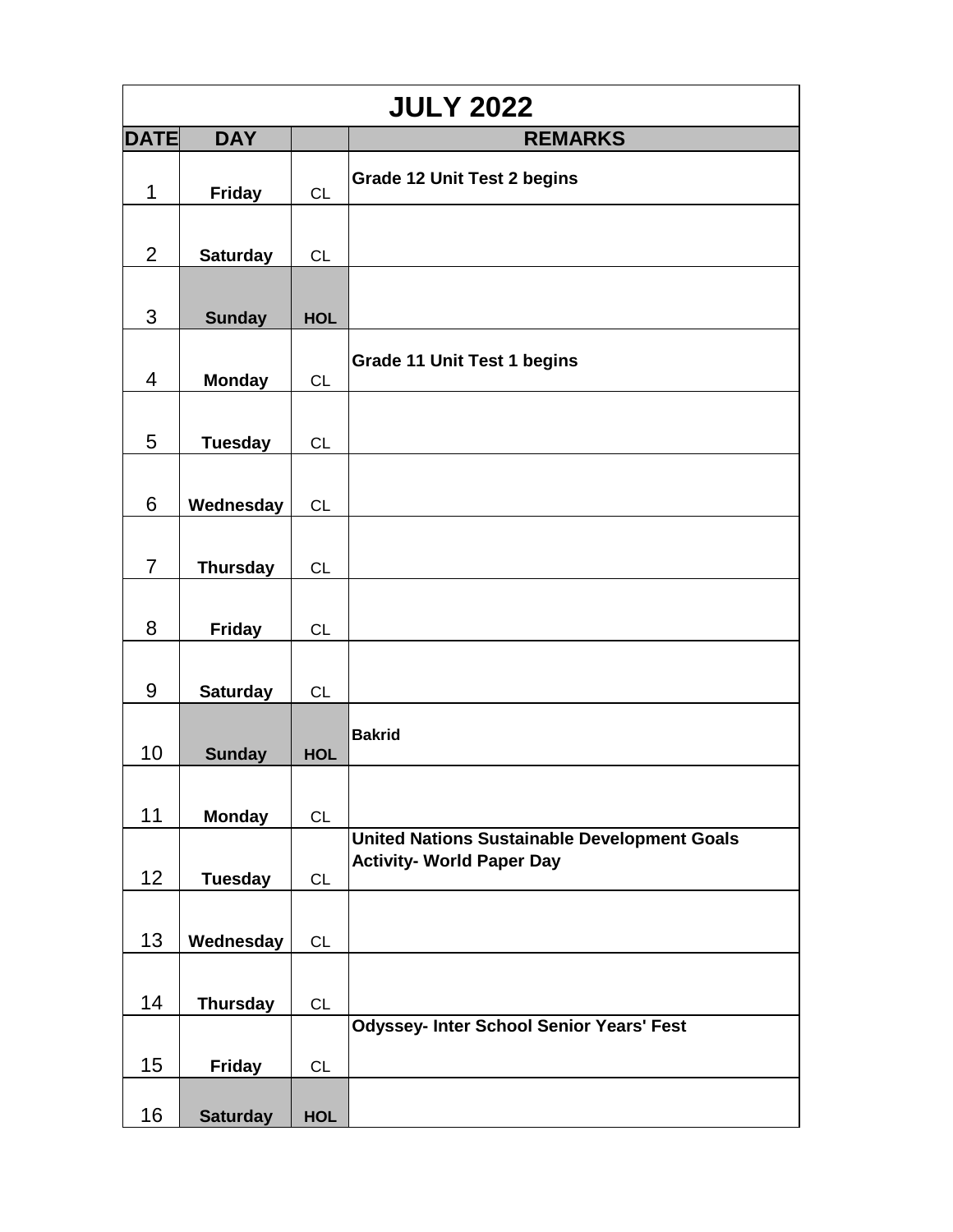|             | <b>JULY 2022</b> |            |                                               |  |  |
|-------------|------------------|------------|-----------------------------------------------|--|--|
| <b>DATE</b> | <b>DAY</b>       |            | <b>REMARKS</b>                                |  |  |
|             |                  |            |                                               |  |  |
| 17          | <b>Sunday</b>    | <b>HOL</b> |                                               |  |  |
|             |                  |            |                                               |  |  |
| 18          | <b>Monday</b>    | CL         |                                               |  |  |
|             |                  |            | <b>Grades 9 and 10 Periodic Test 1 begins</b> |  |  |
| 19          | <b>Tuesday</b>   | CL         |                                               |  |  |
|             |                  |            |                                               |  |  |
| 20          | Wednesday        | <b>CL</b>  |                                               |  |  |
|             |                  |            |                                               |  |  |
| 21          | <b>Thursday</b>  | CL         | <b>Grades 6 to 8 Periodic Test 1 begins</b>   |  |  |
|             |                  |            |                                               |  |  |
| 22          | <b>Friday</b>    | <b>CL</b>  |                                               |  |  |
|             |                  |            |                                               |  |  |
| 23          | <b>Saturday</b>  | <b>CL</b>  |                                               |  |  |
| 24          |                  |            |                                               |  |  |
|             | <b>Sunday</b>    | <b>HOL</b> |                                               |  |  |
| 25          | <b>Monday</b>    | <b>CL</b>  |                                               |  |  |
|             |                  |            |                                               |  |  |
| 26          | <b>Tuesday</b>   | CL         |                                               |  |  |
|             |                  |            |                                               |  |  |
| 27          | Wednesday        | CL         |                                               |  |  |
|             |                  |            |                                               |  |  |
| 28          | <b>Thursday</b>  | CL         |                                               |  |  |
|             |                  |            |                                               |  |  |
| 29          | <b>Friday</b>    | CL         |                                               |  |  |
| 30          |                  |            |                                               |  |  |
|             | <b>Saturday</b>  | CL         |                                               |  |  |
| 31          | <b>Sunday</b>    | <b>HOL</b> |                                               |  |  |

 $\mathsf{r}$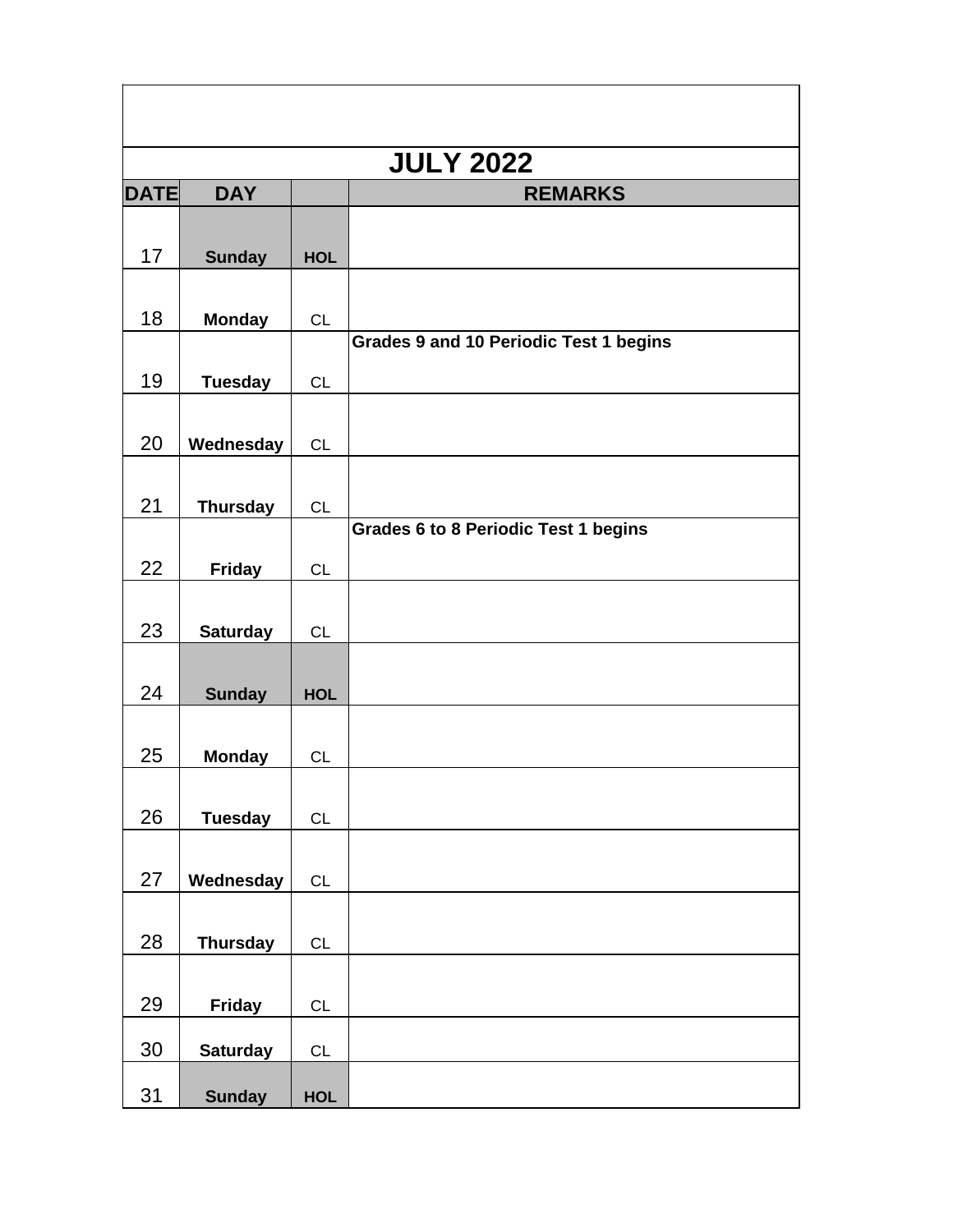| <b>AUGUST 2022</b> |                 |            |                                                                          |  |
|--------------------|-----------------|------------|--------------------------------------------------------------------------|--|
| <b>DATE</b>        | <b>DAY</b>      |            | <b>REMARKS</b>                                                           |  |
| 1                  | <b>Monday</b>   | <b>CL</b>  | Term 1 Monthly Review 1 begins for Grades 1-5                            |  |
| $\overline{2}$     | <b>Tuesday</b>  | <b>CL</b>  |                                                                          |  |
| 3                  | Wednesday       | <b>CL</b>  |                                                                          |  |
| $\overline{4}$     | <b>Thursday</b> | CL         |                                                                          |  |
| 5                  | <b>Friday</b>   | <b>CL</b>  | <b>Grade 12 Unit Test 3 begins</b><br><b>Grade 11 Unit Test 2 begins</b> |  |
| 6                  | <b>Saturday</b> | <b>CL</b>  |                                                                          |  |
| $\overline{7}$     | <b>Sunday</b>   | <b>HOL</b> |                                                                          |  |
| 8                  | <b>Monday</b>   | <b>CL</b>  | <b>Friendship Day Activities</b>                                         |  |
| 9                  | <b>Tuesday</b>  | <b>CL</b>  |                                                                          |  |
| 10                 | Wednesday       | <b>CL</b>  |                                                                          |  |
| 11                 | <b>Thursday</b> | CL         |                                                                          |  |
| 12                 | <b>Friday</b>   | <b>HOL</b> | Varamahalakshmi Vratham                                                  |  |
| 13                 | <b>Saturday</b> | <b>HOL</b> |                                                                          |  |
| 14                 | <b>Sunday</b>   | <b>HOL</b> |                                                                          |  |
| 15                 | <b>Monday</b>   | CL         | <b>Independence Day Celebration Week</b>                                 |  |
| 16                 | <b>Tuesday</b>  | <b>CL</b>  |                                                                          |  |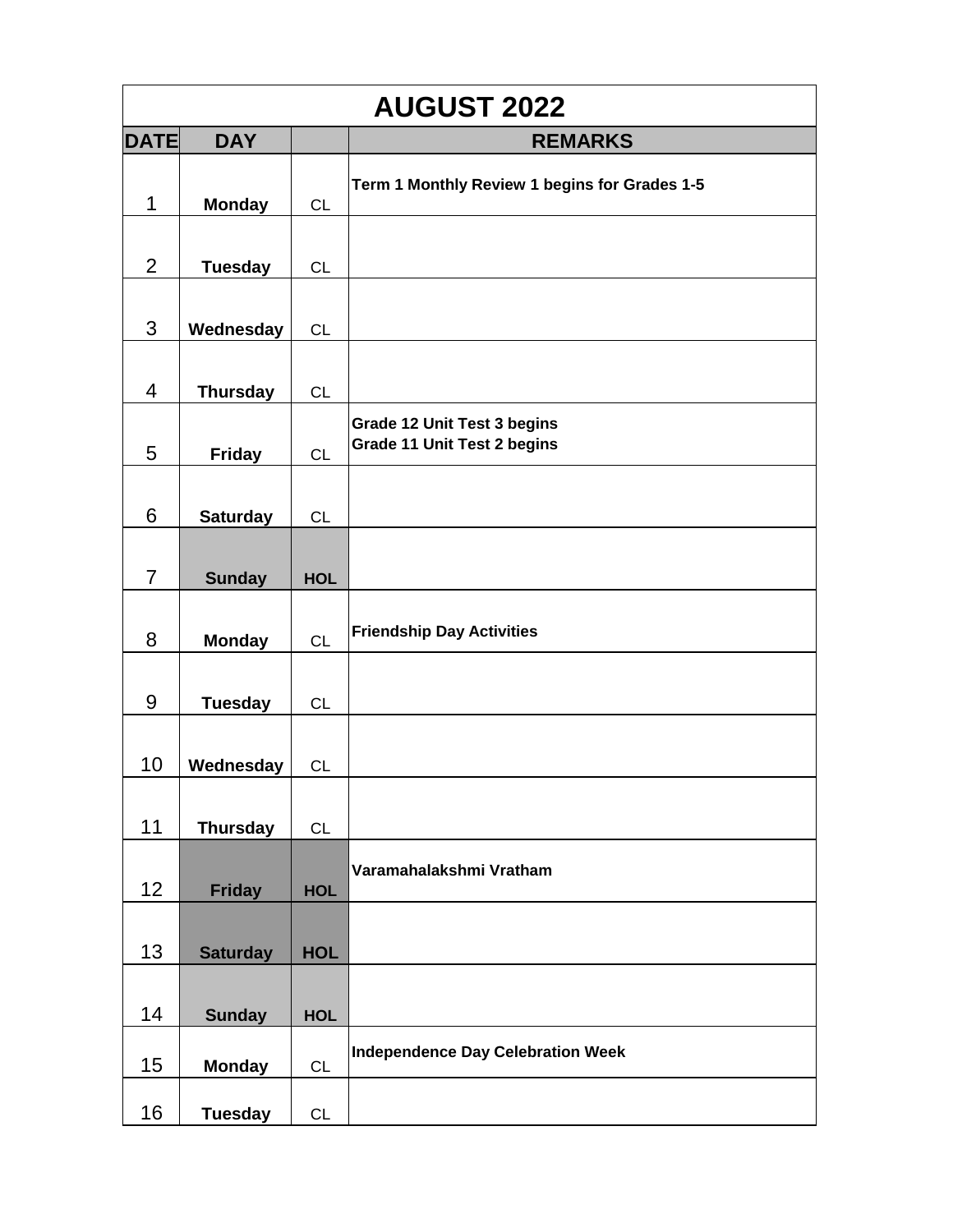|             | <b>AUGUST 2022</b> |            |                         |  |  |
|-------------|--------------------|------------|-------------------------|--|--|
| <b>DATE</b> | <b>DAY</b>         |            | <b>REMARKS</b>          |  |  |
| 17          | Wednesday          | CL         |                         |  |  |
| 18          | <b>Thursday</b>    | <b>CL</b>  |                         |  |  |
| 19          | <b>Friday</b>      | CL         |                         |  |  |
| 20          | <b>Saturday</b>    | <b>CL</b>  |                         |  |  |
| 21          | <b>Sunday</b>      | <b>HOL</b> |                         |  |  |
| 22          | <b>Monday</b>      | CL         |                         |  |  |
| 23          | <b>Tuesday</b>     | <b>CL</b>  |                         |  |  |
| 24          | Wednesday          | CL         |                         |  |  |
| 25          | <b>Thursday</b>    | CL         |                         |  |  |
| 26          | <b>Friday</b>      | <b>CL</b>  |                         |  |  |
| 27          | <b>Saturday</b>    | CL         |                         |  |  |
| 28          | <b>Sunday</b>      | <b>HOL</b> |                         |  |  |
| 29          | <b>Monday</b>      | CL         |                         |  |  |
| 30          | <b>Tuesday</b>     | CL         |                         |  |  |
| 31          | Wednesday          | <b>HOL</b> | <b>Ganesh Chaturthi</b> |  |  |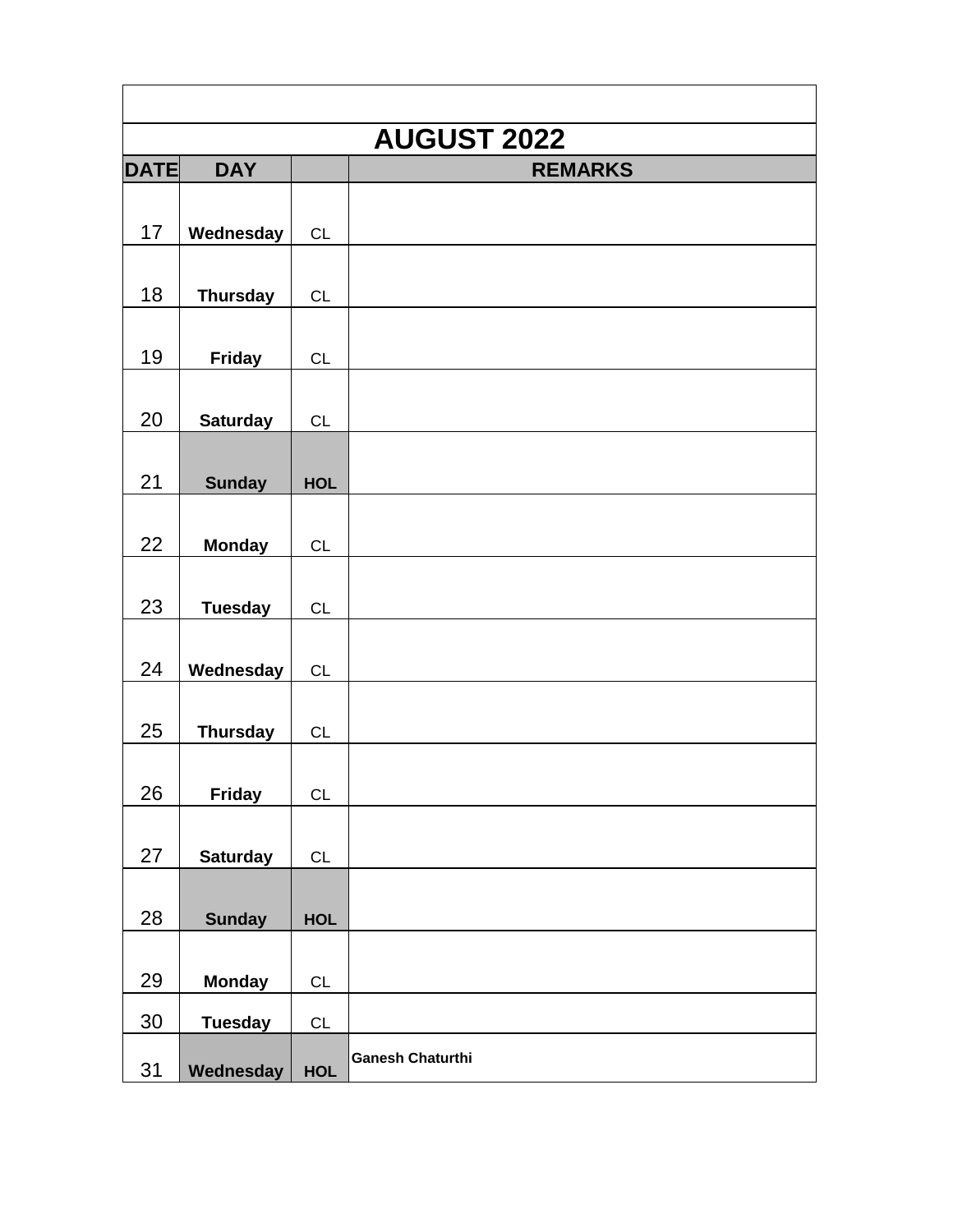| <b>SEPTEMBER 2022</b> |                 |            |                                                                                              |
|-----------------------|-----------------|------------|----------------------------------------------------------------------------------------------|
| <b>DATE</b>           | <b>DAY</b>      |            | <b>REMARKS</b>                                                                               |
| 1                     | <b>Thursday</b> | <b>CL</b>  |                                                                                              |
|                       |                 |            |                                                                                              |
| $\overline{2}$        | <b>Friday</b>   | CL         |                                                                                              |
| 3                     | <b>Saturday</b> | <b>CL</b>  |                                                                                              |
| $\overline{4}$        | <b>Sunday</b>   | <b>HOL</b> |                                                                                              |
|                       |                 |            |                                                                                              |
| 5                     | <b>Monday</b>   | CL         |                                                                                              |
| 6                     | <b>Tuesday</b>  | <b>CL</b>  |                                                                                              |
| $\overline{7}$        | Wednesday       | CL         | Grades 6 to 8 Half Yearly Examinations begin                                                 |
| 8                     |                 |            | Onam                                                                                         |
|                       | <b>Thursday</b> | <b>HOL</b> |                                                                                              |
| 9                     | <b>Friday</b>   | CL         |                                                                                              |
|                       |                 |            |                                                                                              |
| 10                    | <b>Saturday</b> | <b>CL</b>  |                                                                                              |
|                       |                 |            |                                                                                              |
| 11                    | <b>Sunday</b>   | <b>HOL</b> |                                                                                              |
|                       |                 |            | Grades 11 and 12 First Semester Examination begins<br>Grades 9 and 10 Periodic Test 2 begins |
| 12                    | <b>Monday</b>   | <b>CL</b>  | Term 1 Monthly Review 2 begins for Grades 1-4                                                |
|                       |                 |            |                                                                                              |
| 13                    | <b>Tuesday</b>  | <b>CL</b>  |                                                                                              |
|                       |                 |            |                                                                                              |
| 14                    | Wednesday       | <b>CL</b>  |                                                                                              |
|                       |                 |            |                                                                                              |
| 15                    | <b>Thursday</b> | <b>CL</b>  |                                                                                              |
| 16                    | <b>Friday</b>   | <b>CL</b>  |                                                                                              |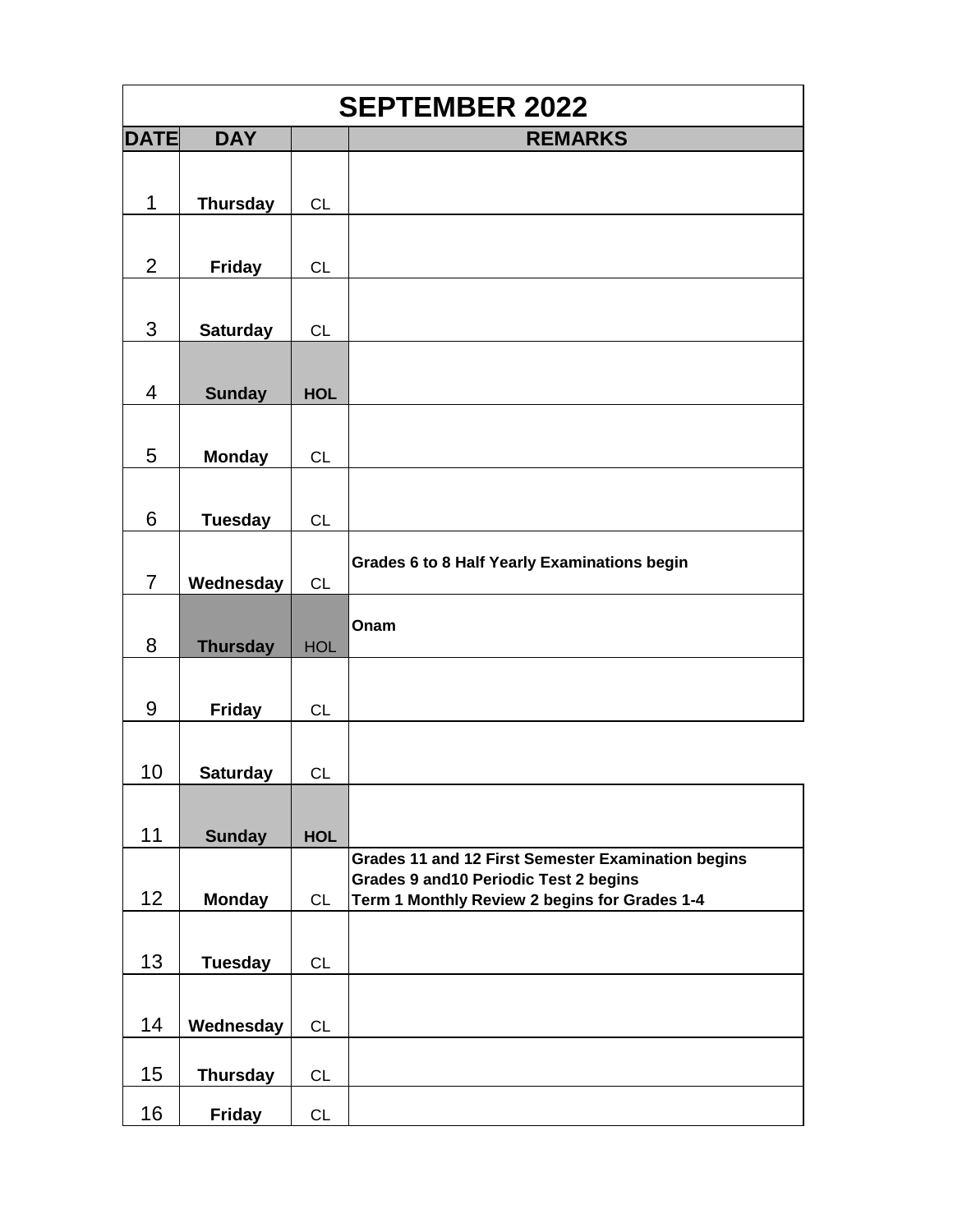|             | <b>SEPTEMBER 2022</b> |            |                                |  |
|-------------|-----------------------|------------|--------------------------------|--|
| <b>DATE</b> | <b>DAY</b>            |            | <b>REMARKS</b>                 |  |
| 17          |                       | <b>HOL</b> |                                |  |
|             | <b>Saturday</b>       |            |                                |  |
| 18          | <b>Sunday</b>         | <b>HOL</b> |                                |  |
| 19          | <b>Monday</b>         | <b>CL</b>  |                                |  |
| 20          | <b>Tuesday</b>        | <b>CL</b>  |                                |  |
| 21          | Wednesday             | <b>CL</b>  |                                |  |
| 22          | <b>Thursday</b>       | <b>CL</b>  |                                |  |
| 23          | <b>Friday</b>         | CL         |                                |  |
| 24          | <b>Saturday</b>       | <b>HOL</b> | <b>Dassara Vacation Begins</b> |  |
| 25          | <b>Sunday</b>         | <b>HOL</b> | Mahalaya Amavasya              |  |
| 26          | <b>Monday</b>         | <b>HOL</b> |                                |  |
| 27          | <b>Tuesday</b>        | <b>HOL</b> |                                |  |
| 28          | Wednesday             | <b>HOL</b> |                                |  |
| 29          | <b>Thursday</b>       | <b>HOL</b> |                                |  |
| 30          | <b>Friday</b>         | <b>HOL</b> |                                |  |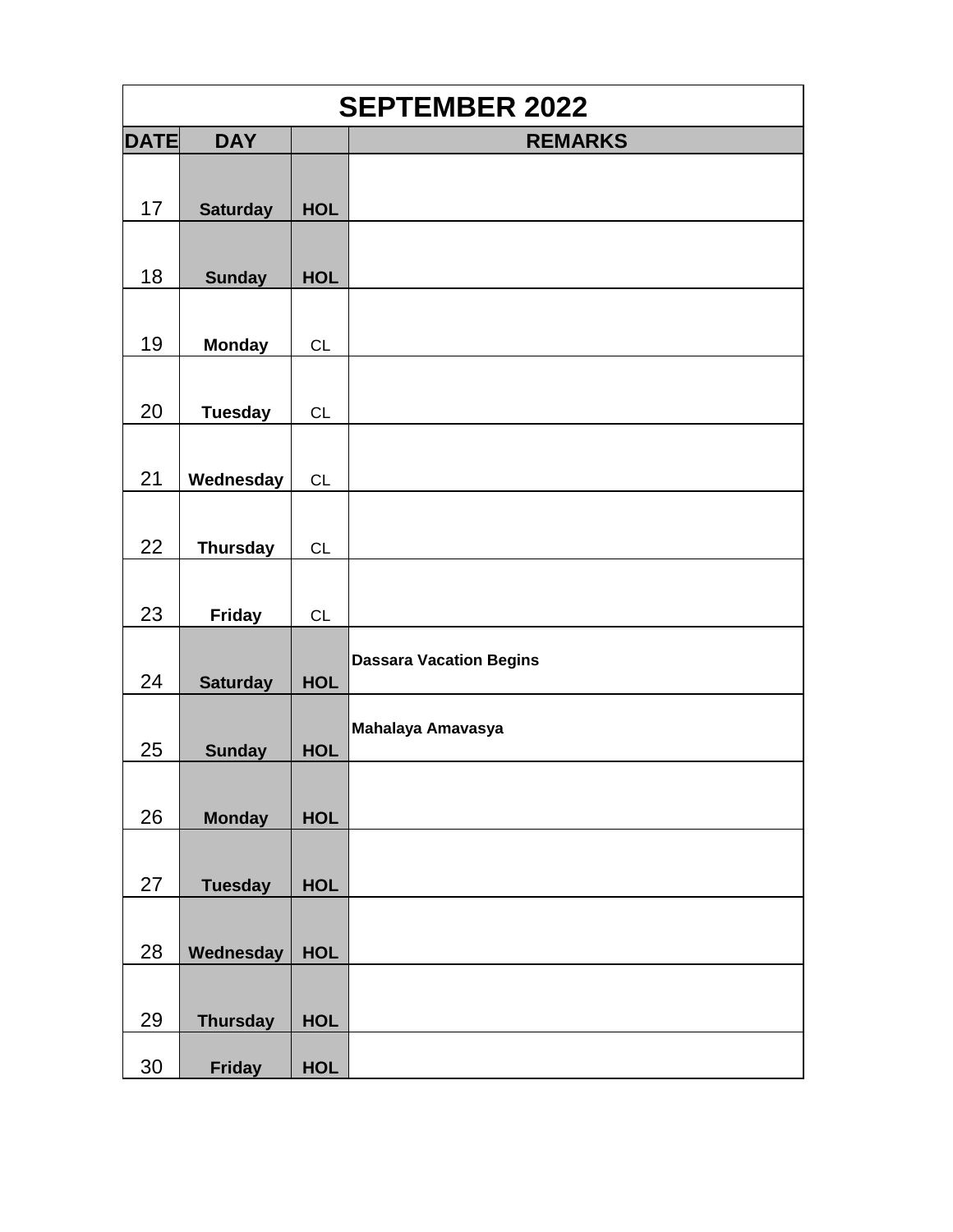|                | <b>OCTOBER 2022</b> |            |                                              |  |  |
|----------------|---------------------|------------|----------------------------------------------|--|--|
| <b>DATE</b>    | <b>DAY</b>          |            | <b>REMARKS</b>                               |  |  |
|                |                     |            |                                              |  |  |
| 1              | <b>Saturday</b>     | <b>HOL</b> |                                              |  |  |
|                |                     |            |                                              |  |  |
| $\overline{2}$ | <b>Sunday</b>       | <b>HOL</b> | Gandhi Jayanti                               |  |  |
|                |                     |            |                                              |  |  |
| 3              | <b>Monday</b>       | <b>HOL</b> |                                              |  |  |
|                |                     |            |                                              |  |  |
| 4              | <b>Tuesday</b>      | <b>HOL</b> |                                              |  |  |
|                |                     |            |                                              |  |  |
| 5              | Wednesday           | <b>HOL</b> | Vijayadashami                                |  |  |
|                |                     |            |                                              |  |  |
| 6              | <b>Thursday</b>     | CL         | <b>School Reopens After Dassara Vacation</b> |  |  |
|                |                     |            |                                              |  |  |
| $\overline{7}$ | <b>Friday</b>       | CL         |                                              |  |  |
|                |                     |            |                                              |  |  |
| 8              | <b>Saturday</b>     | <b>CL</b>  |                                              |  |  |
|                |                     |            | Maharishi Valmiki Jayanti/ Id Milad          |  |  |
| 9              | <b>Sunday</b>       | <b>HOL</b> |                                              |  |  |
|                |                     |            |                                              |  |  |
| 10             | <b>Monday</b>       | CL         |                                              |  |  |
|                |                     |            |                                              |  |  |
| 11             | <b>Tuesday</b>      | CL         |                                              |  |  |
|                |                     |            |                                              |  |  |
| 12             | Wednesday           | CL         |                                              |  |  |
|                |                     |            |                                              |  |  |
| 13             | <b>Thursday</b>     | CL         |                                              |  |  |
|                |                     |            |                                              |  |  |
| 14             | <b>Friday</b>       | CL         |                                              |  |  |
| 15             | <b>Saturday</b>     | <b>HOL</b> |                                              |  |  |
|                |                     |            |                                              |  |  |
| 16             | <b>Sunday</b>       | <b>HOL</b> |                                              |  |  |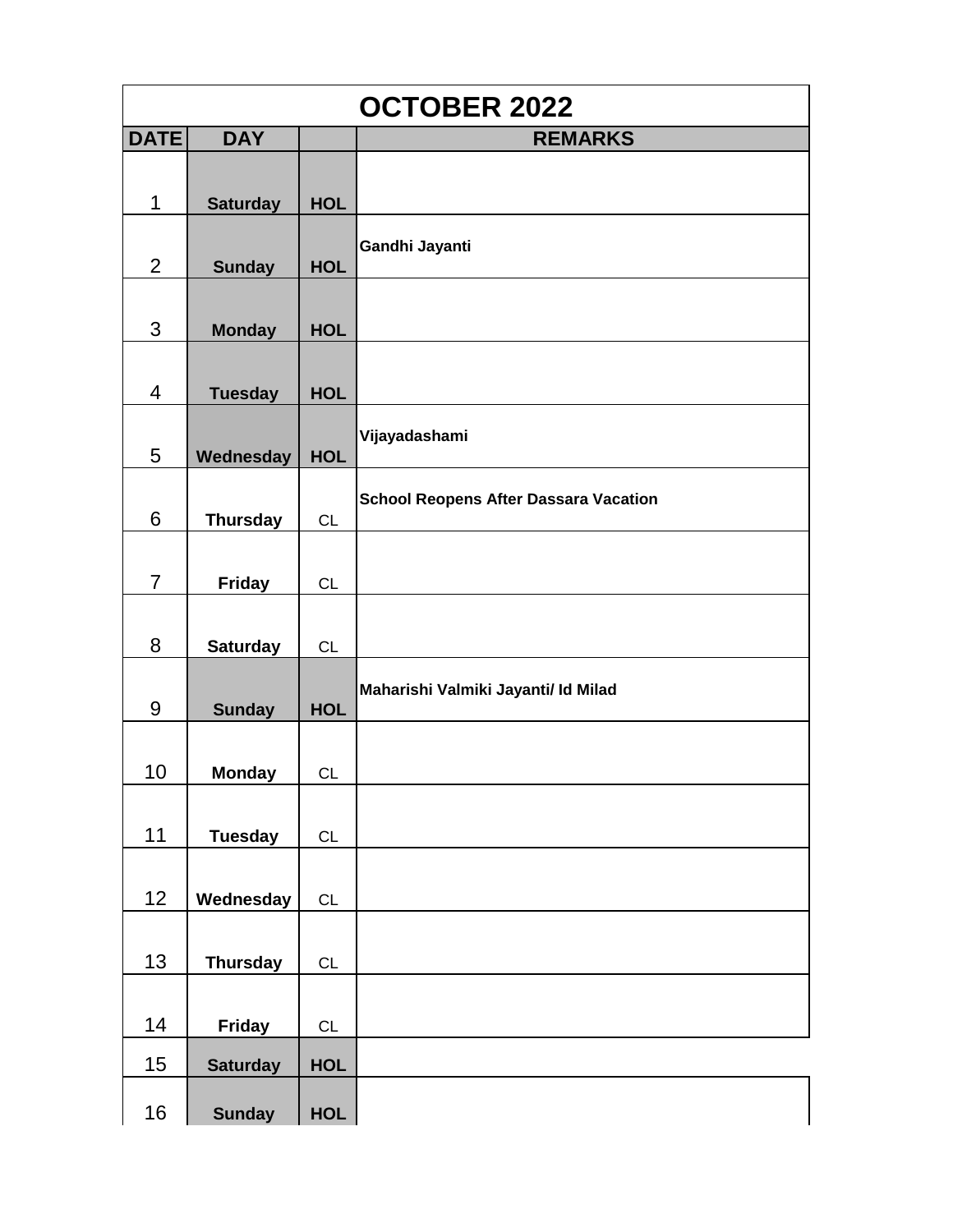|             | <b>OCTOBER 2022</b> |            |                                                              |  |  |
|-------------|---------------------|------------|--------------------------------------------------------------|--|--|
| <b>DATE</b> | <b>DAY</b>          |            | <b>REMARKS</b>                                               |  |  |
| 17          | <b>Monday</b>       | <b>CL</b>  | <b>UNSDG Activity- International Poverty Eradication Day</b> |  |  |
| 18          | <b>Tuesday</b>      | CL         |                                                              |  |  |
| 19          | Wednesday           | CL         |                                                              |  |  |
| 20          | <b>Thursday</b>     | CL         |                                                              |  |  |
| 21          | <b>Friday</b>       | CL         |                                                              |  |  |
| 22          | <b>Saturday</b>     | CL         |                                                              |  |  |
| 23          | <b>Sunday</b>       | <b>HOL</b> |                                                              |  |  |
| 24          | <b>Monday</b>       | <b>HOL</b> | Naraka Chaturdashi/DIWALI                                    |  |  |
| 25          | <b>Tuesday</b>      | <b>HOL</b> | <b>Balipadyami</b>                                           |  |  |
| 26          | Wednesday           | <b>CL</b>  |                                                              |  |  |
| 27          | <b>Thursday</b>     | CL         |                                                              |  |  |
| 28          | <b>Friday</b>       | CL         |                                                              |  |  |
| 29          | <b>Saturday</b>     | CL         |                                                              |  |  |
| 30          | <b>Sunday</b>       | <b>HOL</b> |                                                              |  |  |
| 31          | <b>Monday</b>       | CL         |                                                              |  |  |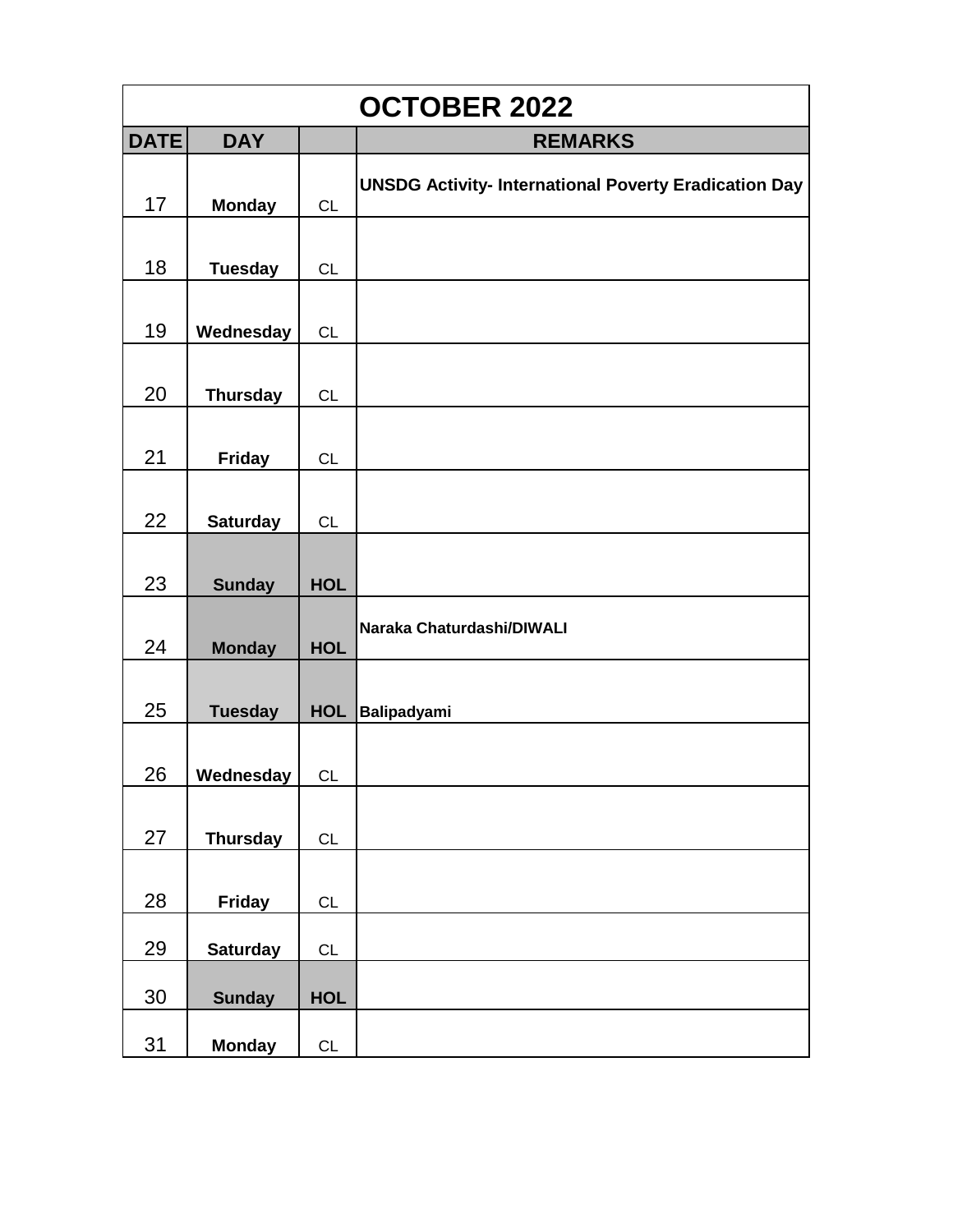| <b>NOVEMBER 2022</b> |                 |               |                                    |  |
|----------------------|-----------------|---------------|------------------------------------|--|
| <b>DATE</b>          | <b>DAY</b>      |               | <b>REMARKS</b>                     |  |
| 1                    | <b>Tuesday</b>  | <b>HOL</b>    | Rajyothsava Day                    |  |
| $\overline{2}$       | Wednesday       | CL            | Kannada Rajyothsava Celebrations   |  |
| 3                    | <b>Thursday</b> | CL            |                                    |  |
| $\overline{4}$       | <b>Friday</b>   | <b>CL</b>     |                                    |  |
| 5                    | <b>Saturday</b> | <b>CL</b>     |                                    |  |
| 6                    | <b>Sunday</b>   | <b>HOL</b>    |                                    |  |
| $\overline{7}$       | <b>Monday</b>   | <b>CL</b>     |                                    |  |
| 8                    | <b>Tuesday</b>  | CL            |                                    |  |
| 9                    | Wednesday       | CL            |                                    |  |
| 10                   | <b>Thursday</b> | CL            |                                    |  |
| 11                   | <b>Friday</b>   | <b>HOL</b>    | Kanakadasa Jayanti                 |  |
| 12                   | <b>Saturday</b> | CL            |                                    |  |
| 13                   | <b>Sunday</b>   | <b>HOL</b>    |                                    |  |
| 14                   | <b>Monday</b>   | CL            | <b>Children's Day Celebrations</b> |  |
| 15                   | <b>Tuesday</b>  | $\mathsf{CL}$ |                                    |  |
| 16                   | Wednesday       | CL            |                                    |  |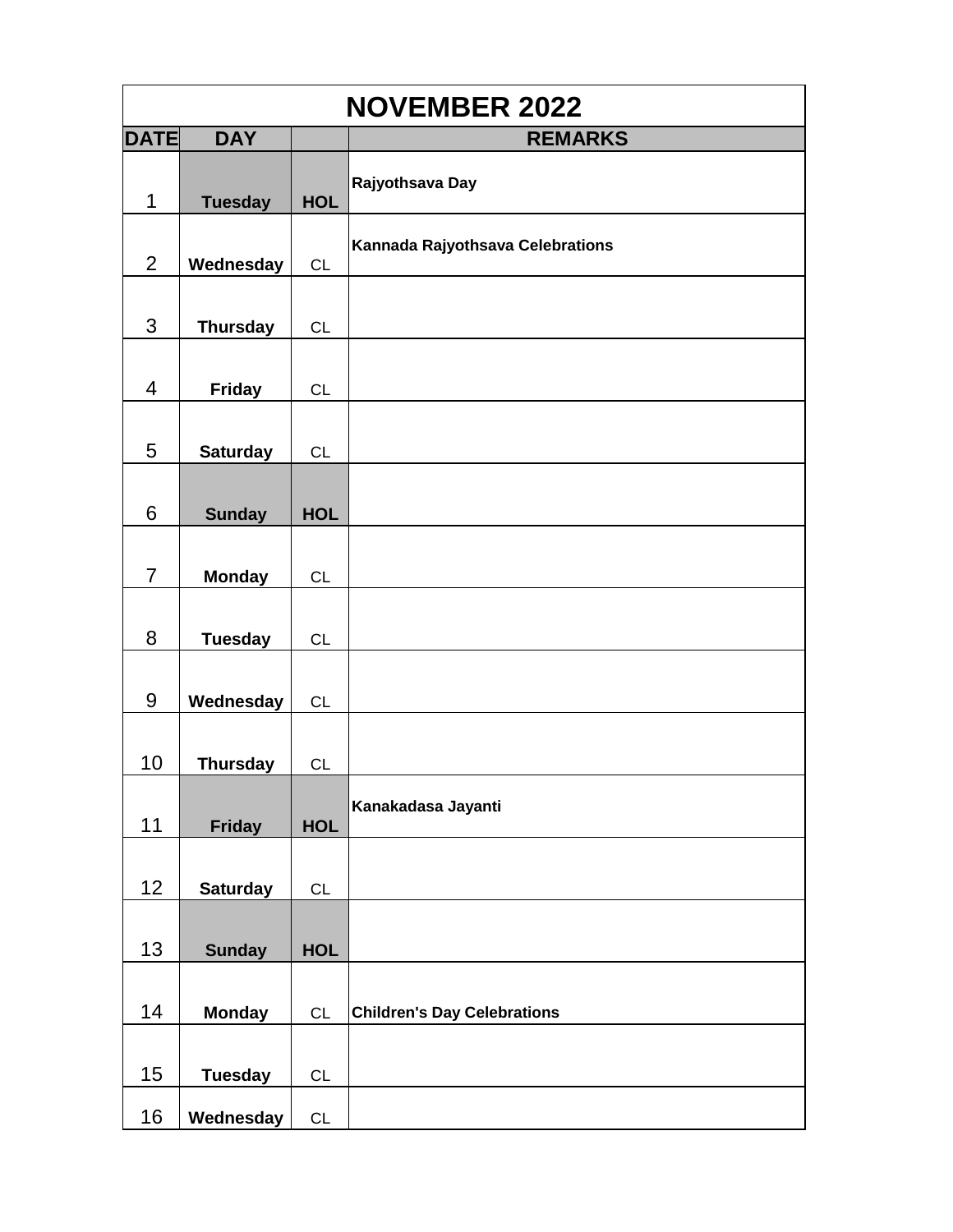| <b>NOVEMBER 2022</b> |                 |            |                                      |
|----------------------|-----------------|------------|--------------------------------------|
| <b>DATE</b>          | <b>DAY</b>      |            | <b>REMARKS</b>                       |
| 17                   | <b>Thursday</b> | <b>CL</b>  |                                      |
| 18                   | <b>Friday</b>   | <b>CL</b>  |                                      |
| 19                   | <b>Saturday</b> | <b>HOL</b> |                                      |
| 20                   | <b>Sunday</b>   | <b>HOL</b> |                                      |
| 21                   | <b>Monday</b>   | CL         | Grade 11 - Term 2 Unit Test 1 begins |
| 22                   | <b>Tuesday</b>  | CL         |                                      |
| 23                   | Wednesday       | <b>CL</b>  |                                      |
| 24                   | <b>Thursday</b> | CL         |                                      |
| 25                   | <b>Friday</b>   | CL         |                                      |
| 26                   | <b>Saturday</b> | CL         |                                      |
| 27                   | <b>Sunday</b>   | <b>HOL</b> |                                      |
| 28                   | <b>Monday</b>   | CL         |                                      |
| 29                   | <b>Tuesday</b>  | CL         |                                      |
| 30                   | Wednesday       | CL         |                                      |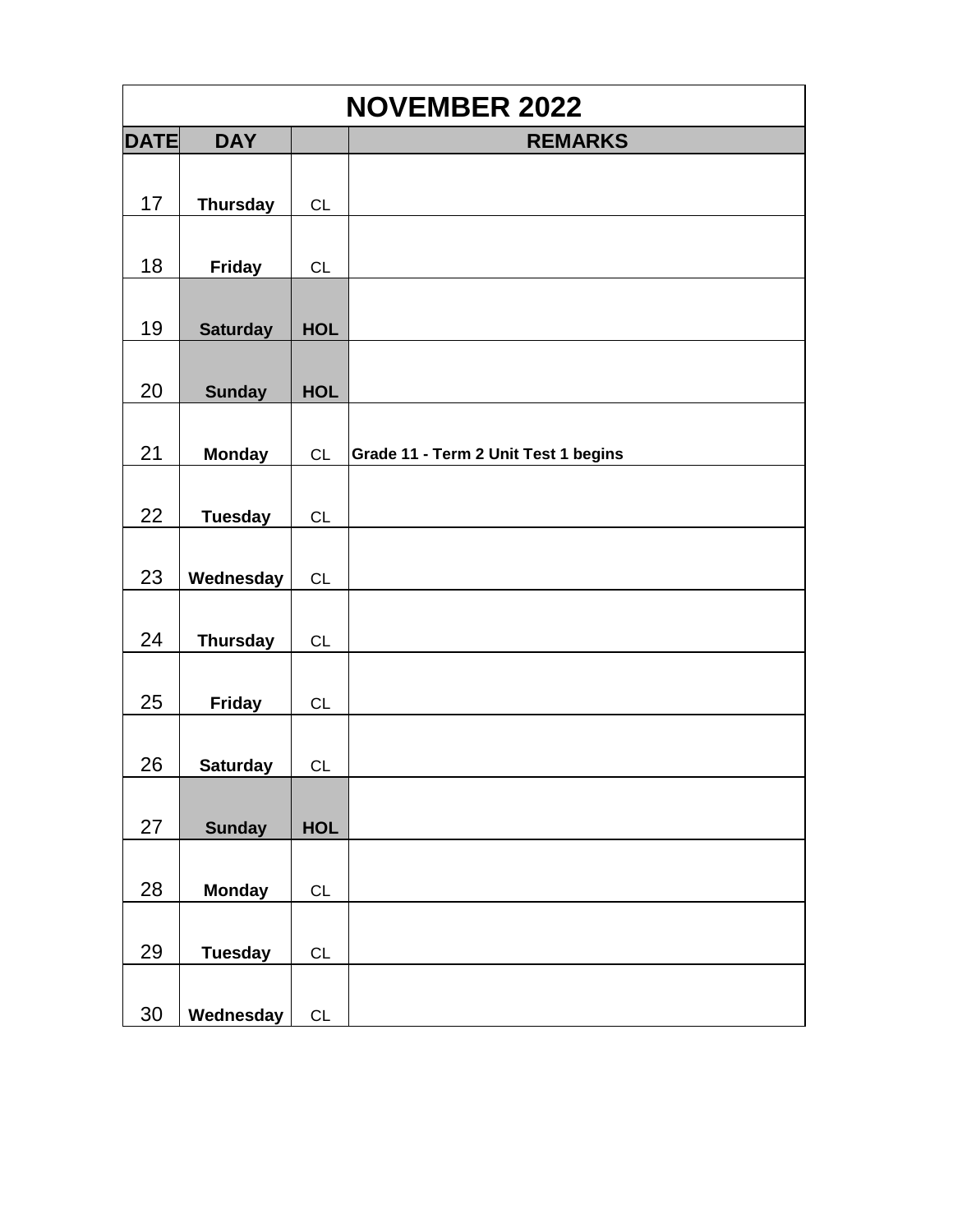| <b>DECEMBER 2022</b> |                 |            |                                                    |  |
|----------------------|-----------------|------------|----------------------------------------------------|--|
| <b>DATE</b>          | <b>DAY</b>      |            | <b>REMARKS</b>                                     |  |
|                      |                 |            | <b>Grade 12 Second Semester Examination begins</b> |  |
| 1                    | <b>Thursday</b> | CL         |                                                    |  |
|                      |                 |            | <b>Grade 10 Preparatory Examination begins</b>     |  |
| $\overline{2}$       | <b>Friday</b>   | <b>CL</b>  | <b>Grade 9 Periodic Test 3 begins</b>              |  |
|                      |                 |            |                                                    |  |
|                      |                 |            |                                                    |  |
| 3                    | <b>Saturday</b> | <b>CL</b>  |                                                    |  |
|                      |                 |            |                                                    |  |
| 4                    | <b>Sunday</b>   | <b>HOL</b> |                                                    |  |
|                      |                 |            |                                                    |  |
| 5                    | <b>Monday</b>   | <b>CL</b>  |                                                    |  |
|                      |                 |            |                                                    |  |
|                      |                 |            |                                                    |  |
| 6                    | <b>Tuesday</b>  | <b>CL</b>  |                                                    |  |
|                      |                 |            |                                                    |  |
| $\overline{7}$       | Wednesday       | <b>CL</b>  |                                                    |  |
|                      |                 |            |                                                    |  |
| 8                    | <b>Thursday</b> | CL         |                                                    |  |
|                      |                 |            |                                                    |  |
|                      |                 |            |                                                    |  |
| 9                    | <b>Friday</b>   | <b>CL</b>  |                                                    |  |
|                      |                 |            |                                                    |  |
| 10                   | <b>Saturday</b> | <b>CL</b>  |                                                    |  |
|                      |                 |            |                                                    |  |
| 11                   | <b>Sunday</b>   | <b>HOL</b> |                                                    |  |
|                      |                 |            | Term 2 Monthly Review 1 begins for Grades 1-5      |  |
|                      |                 |            |                                                    |  |
| 12                   | <b>Monday</b>   | <b>CL</b>  |                                                    |  |
|                      |                 |            |                                                    |  |
| 13                   | <b>Tuesday</b>  | <b>CL</b>  |                                                    |  |
|                      |                 |            |                                                    |  |
| 14                   | Wednesday       | <b>CL</b>  |                                                    |  |
|                      |                 |            |                                                    |  |
| 15                   | <b>Thursday</b> | CL         |                                                    |  |
|                      |                 |            | Lit Fest: Inter School Middle Years' Fest          |  |
| 16                   | <b>Friday</b>   | <b>CL</b>  |                                                    |  |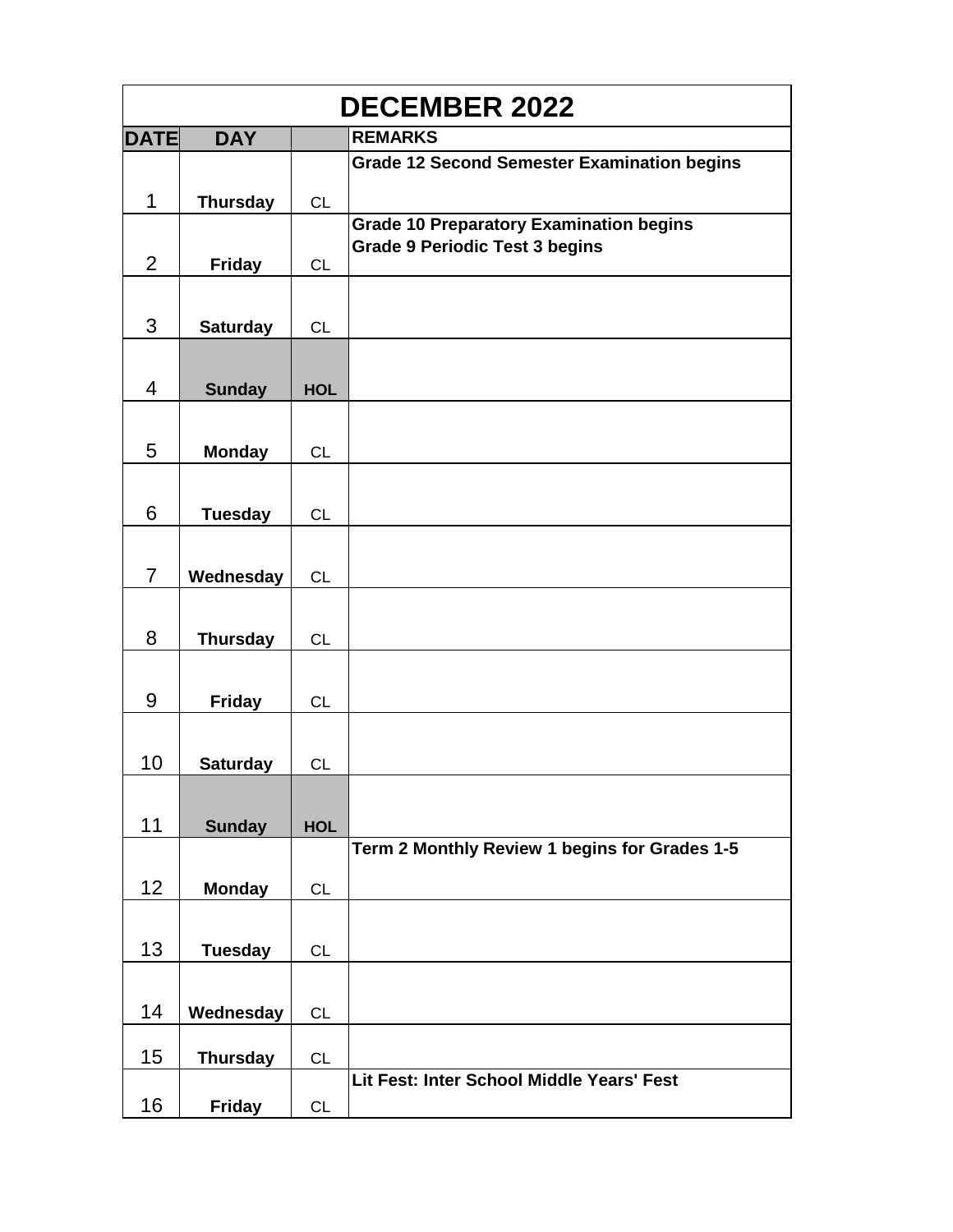| <b>DECEMBER 2022</b> |                 |            |                                  |  |
|----------------------|-----------------|------------|----------------------------------|--|
| <b>DATE</b>          | <b>DAY</b>      |            | <b>REMARKS</b>                   |  |
|                      |                 |            |                                  |  |
| 17                   | <b>Saturday</b> | <b>HOL</b> |                                  |  |
|                      |                 |            |                                  |  |
| 18                   | <b>Sunday</b>   | <b>HOL</b> |                                  |  |
|                      |                 |            |                                  |  |
| 19                   | <b>Monday</b>   | CL         |                                  |  |
|                      |                 |            |                                  |  |
| 20                   | <b>Tuesday</b>  | <b>CL</b>  |                                  |  |
|                      |                 |            |                                  |  |
| 21                   | Wednesday       | CL         |                                  |  |
|                      |                 |            |                                  |  |
| 22                   | <b>Thursday</b> | CL         |                                  |  |
|                      |                 |            | <b>Christmas Celebrations</b>    |  |
| 23                   | <b>Friday</b>   | <b>CL</b>  |                                  |  |
|                      |                 |            | <b>Christmas Vacation Begins</b> |  |
| 24                   | <b>Saturday</b> | <b>HOL</b> |                                  |  |
|                      |                 |            | <b>Christmas</b>                 |  |
| 25                   | <b>Sunday</b>   | <b>HOL</b> |                                  |  |
|                      |                 |            |                                  |  |
| 26                   | <b>Monday</b>   | <b>HOL</b> |                                  |  |
|                      |                 |            |                                  |  |
| 27                   | <b>Tuesday</b>  | <b>HOL</b> |                                  |  |
| 28                   |                 |            |                                  |  |
|                      | Wednesday       | <b>HOL</b> |                                  |  |
| 29                   |                 | <b>HOL</b> |                                  |  |
|                      | <b>Thursday</b> |            |                                  |  |
| 30                   | <b>Friday</b>   | <b>HOL</b> |                                  |  |
|                      |                 |            |                                  |  |
|                      |                 |            |                                  |  |
|                      |                 |            |                                  |  |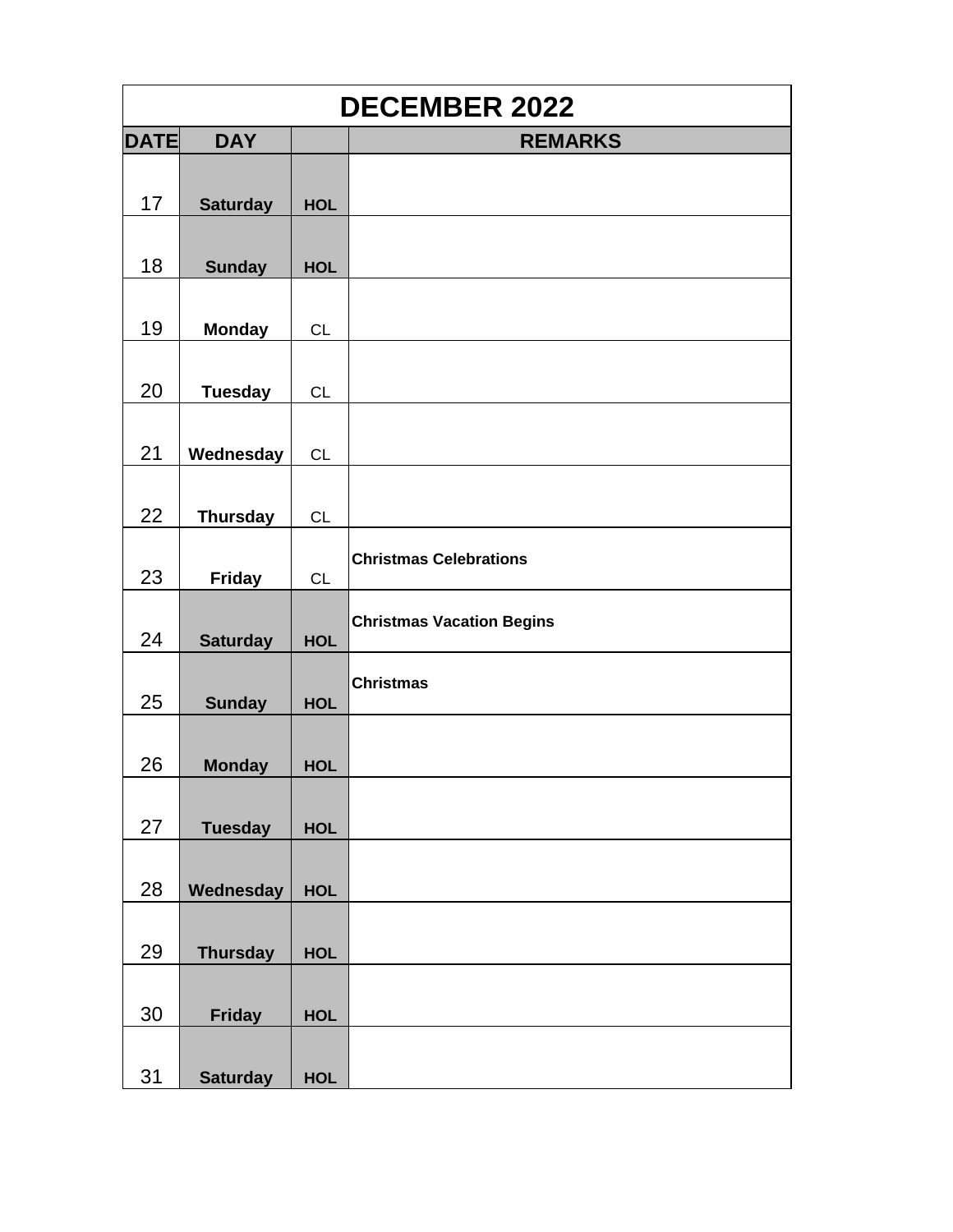| <b>JANUARY 2023</b> |                 |            |                                                                              |
|---------------------|-----------------|------------|------------------------------------------------------------------------------|
| <b>DATE</b>         | <b>DAY</b>      |            | <b>REMARKS</b>                                                               |
| 1                   | <b>Sunday</b>   | <b>HOL</b> |                                                                              |
| $\overline{2}$      | <b>Monday</b>   | <b>CL</b>  | <b>School Reopens after Christmas</b>                                        |
| 3                   | <b>Tuesday</b>  | <b>CL</b>  |                                                                              |
| $\overline{4}$      | Wednesday       | <b>CL</b>  |                                                                              |
| 5                   | <b>Thursday</b> | <b>CL</b>  |                                                                              |
| 6                   | <b>Friday</b>   | <b>CL</b>  |                                                                              |
| $\overline{7}$      | <b>Saturday</b> | <b>CL</b>  |                                                                              |
| 8                   | <b>Sunday</b>   | <b>HOL</b> |                                                                              |
| 9                   | <b>Monday</b>   | <b>CL</b>  | Grade 11 Term 2 Unit Test 2 begins<br><b>Grade 10 Periodic Test 3 begins</b> |
| 10                  | <b>Tuesday</b>  | <b>CL</b>  |                                                                              |
| 11                  | Wednesday       | CL         | <b>Grades 6 to 8 Periodic Test 3 begins</b>                                  |
| 12                  | <b>Thursday</b> | CL         |                                                                              |
| 13                  | <b>Friday</b>   | <b>CL</b>  |                                                                              |
| 14                  | <b>Saturday</b> | <b>CL</b>  |                                                                              |
| 15                  | <b>Sunday</b>   | <b>HOL</b> | <b>Makar Shankranthi</b>                                                     |
| 16                  | <b>Monday</b>   | <b>CL</b>  | <b>Grade 12 Preparatory Examination begins (Tentative)</b>                   |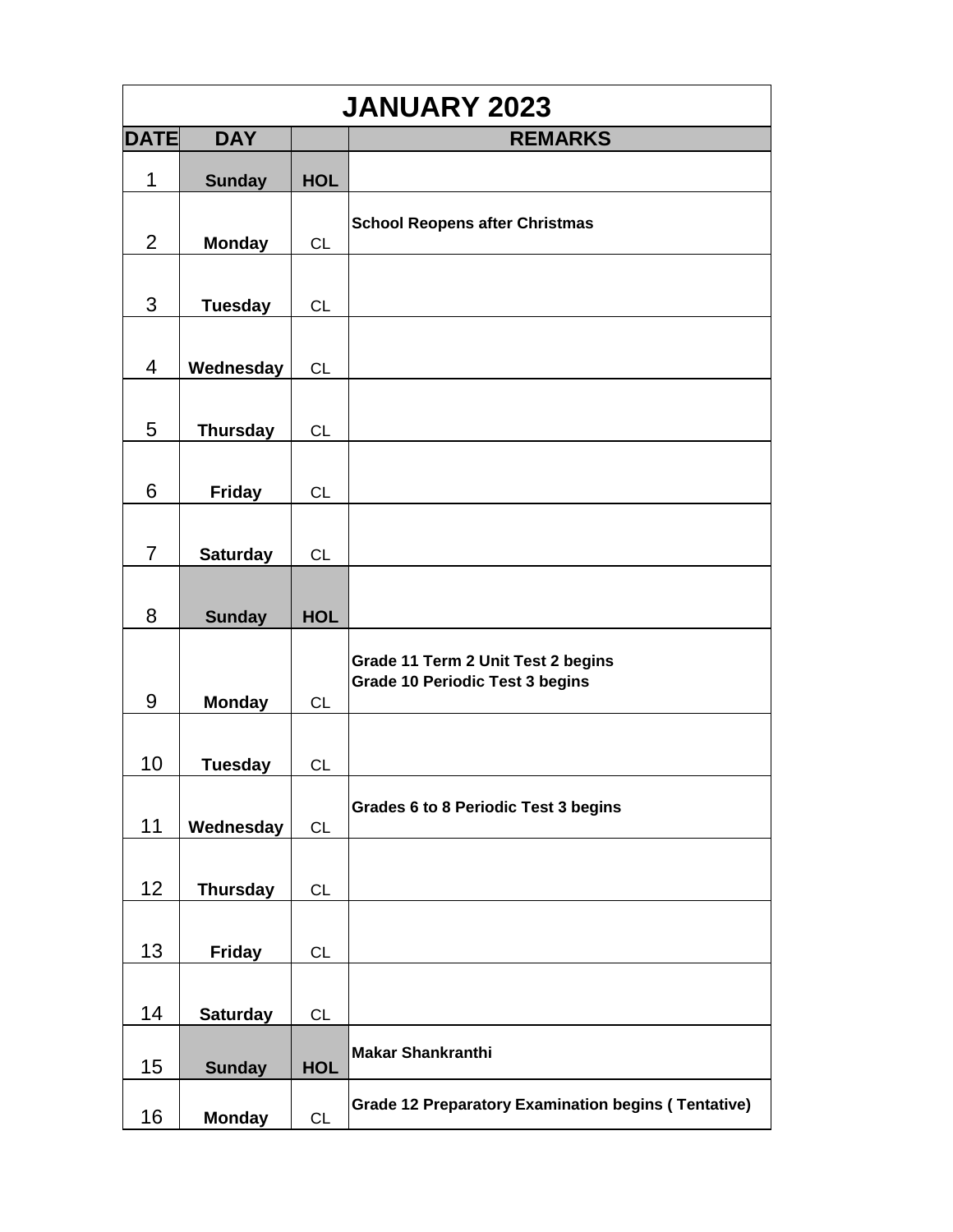| <b>JANUARY 2023</b> |                 |            |                                  |
|---------------------|-----------------|------------|----------------------------------|
| <b>DATE</b>         | <b>DAY</b>      |            | <b>REMARKS</b>                   |
|                     |                 |            |                                  |
| 17                  | <b>Tuesday</b>  | <b>CL</b>  |                                  |
|                     |                 |            |                                  |
| 18                  | Wednesday       | CL         |                                  |
|                     |                 |            |                                  |
| 19                  | <b>Thursday</b> | <b>CL</b>  |                                  |
|                     |                 |            |                                  |
| 20                  | <b>Friday</b>   | <b>CL</b>  |                                  |
|                     |                 |            |                                  |
| 21                  | <b>Saturday</b> | <b>HOL</b> |                                  |
|                     |                 |            |                                  |
| 22                  | <b>Sunday</b>   | <b>HOL</b> |                                  |
|                     |                 |            |                                  |
| 23                  | <b>Monday</b>   | <b>CL</b>  |                                  |
| 24                  |                 |            |                                  |
|                     | <b>Tuesday</b>  | CL         |                                  |
| 25                  | Wednesday       | CL         |                                  |
|                     |                 |            |                                  |
| 26                  | <b>Thursday</b> | CL         | <b>Republic Day Celebrations</b> |
|                     |                 |            |                                  |
| 27                  | Friday          | CL         |                                  |
|                     |                 |            |                                  |
| 28                  | <b>Saturday</b> | CL         |                                  |
|                     |                 |            |                                  |
| 29                  | <b>Sunday</b>   | <b>HOL</b> |                                  |
|                     |                 |            |                                  |
| $30\,$              | <b>Monday</b>   | CL         |                                  |
|                     |                 |            |                                  |
| 31                  | <b>Tuesday</b>  | CL         |                                  |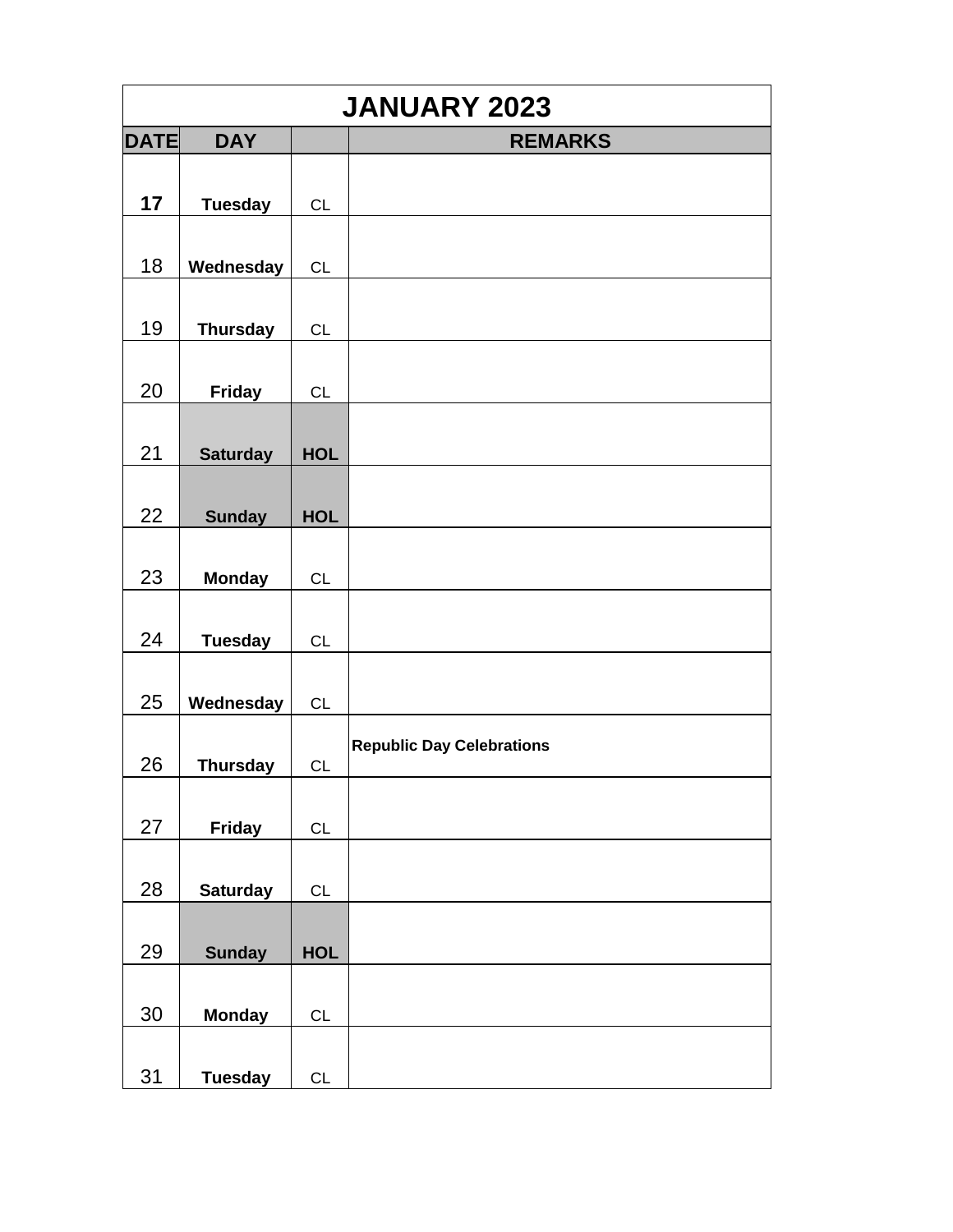|                |                 |            | <b>FEBRUARY 2023</b>                               |
|----------------|-----------------|------------|----------------------------------------------------|
| <b>DATE</b>    | <b>DAY</b>      |            | <b>REMARKS</b>                                     |
|                |                 |            |                                                    |
| 1              | Wednesday       | CL         |                                                    |
|                |                 |            |                                                    |
| $\overline{2}$ | <b>Thursday</b> | <b>CL</b>  |                                                    |
|                |                 |            |                                                    |
| 3              | <b>Friday</b>   | <b>CL</b>  |                                                    |
|                |                 |            |                                                    |
| $\overline{4}$ | <b>Saturday</b> | CL         |                                                    |
|                |                 |            |                                                    |
| 5              | <b>Sunday</b>   | <b>HOL</b> |                                                    |
|                |                 |            |                                                    |
| 6              | <b>Monday</b>   | <b>CL</b>  | Term 2 Monthly Review 2 begins for Grades1-5       |
|                |                 |            |                                                    |
| $\overline{7}$ | <b>Tuesday</b>  | <b>CL</b>  |                                                    |
|                |                 |            |                                                    |
| 8              | Wednesday       | CL         |                                                    |
|                |                 |            |                                                    |
| 9              | <b>Thursday</b> | <b>CL</b>  |                                                    |
|                |                 |            |                                                    |
| 10             | <b>Friday</b>   | <b>CL</b>  |                                                    |
|                |                 |            |                                                    |
| 11             | <b>Saturday</b> | <b>CL</b>  |                                                    |
|                |                 |            |                                                    |
| 12             | <b>Sunday</b>   | <b>HOL</b> |                                                    |
|                |                 |            |                                                    |
| 13             | <b>Monday</b>   | <b>CL</b>  |                                                    |
|                |                 |            |                                                    |
| 14             | <b>Tuesday</b>  | CL         |                                                    |
|                |                 |            | <b>Grade 9 Annual Examination begins</b>           |
| 15             | Wednesday       | CL         | <b>Grade 11 Second Semester Examination begins</b> |
| 16             | <b>Thursday</b> | CL         |                                                    |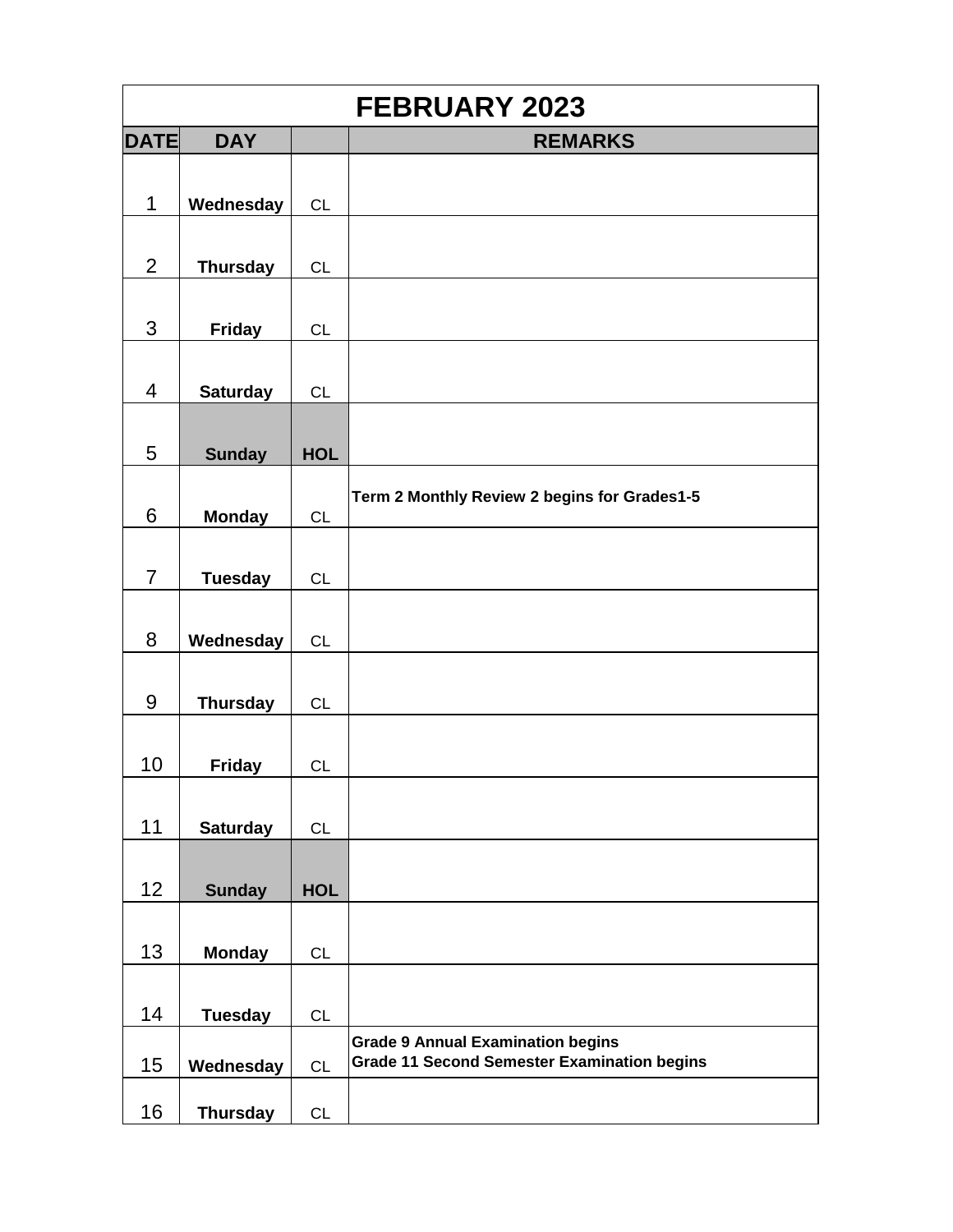| <b>FEBRUARY 2023</b> |                 |            |                        |  |
|----------------------|-----------------|------------|------------------------|--|
| <b>DATE</b>          | <b>DAY</b>      |            | <b>REMARKS</b>         |  |
| 17                   | <b>Friday</b>   | CL         |                        |  |
| 18                   | <b>Saturday</b> | <b>HOL</b> | <b>Maha Shivaratri</b> |  |
| 19                   | <b>Sunday</b>   | <b>HOL</b> |                        |  |
| 20                   | <b>Monday</b>   | CL         |                        |  |
| 21                   | <b>Tuesday</b>  | CL         |                        |  |
| 22                   | Wednesday       | <b>CL</b>  |                        |  |
| 23                   | <b>Thursday</b> | <b>CL</b>  |                        |  |
| 24                   | <b>Friday</b>   | CL         |                        |  |
| 25                   | <b>Saturday</b> | <b>CL</b>  |                        |  |
| 26                   | <b>Sunday</b>   | <b>HOL</b> |                        |  |
| 27                   | <b>Monday</b>   | CL         |                        |  |
| 28                   | <b>Tuesday</b>  | CL         |                        |  |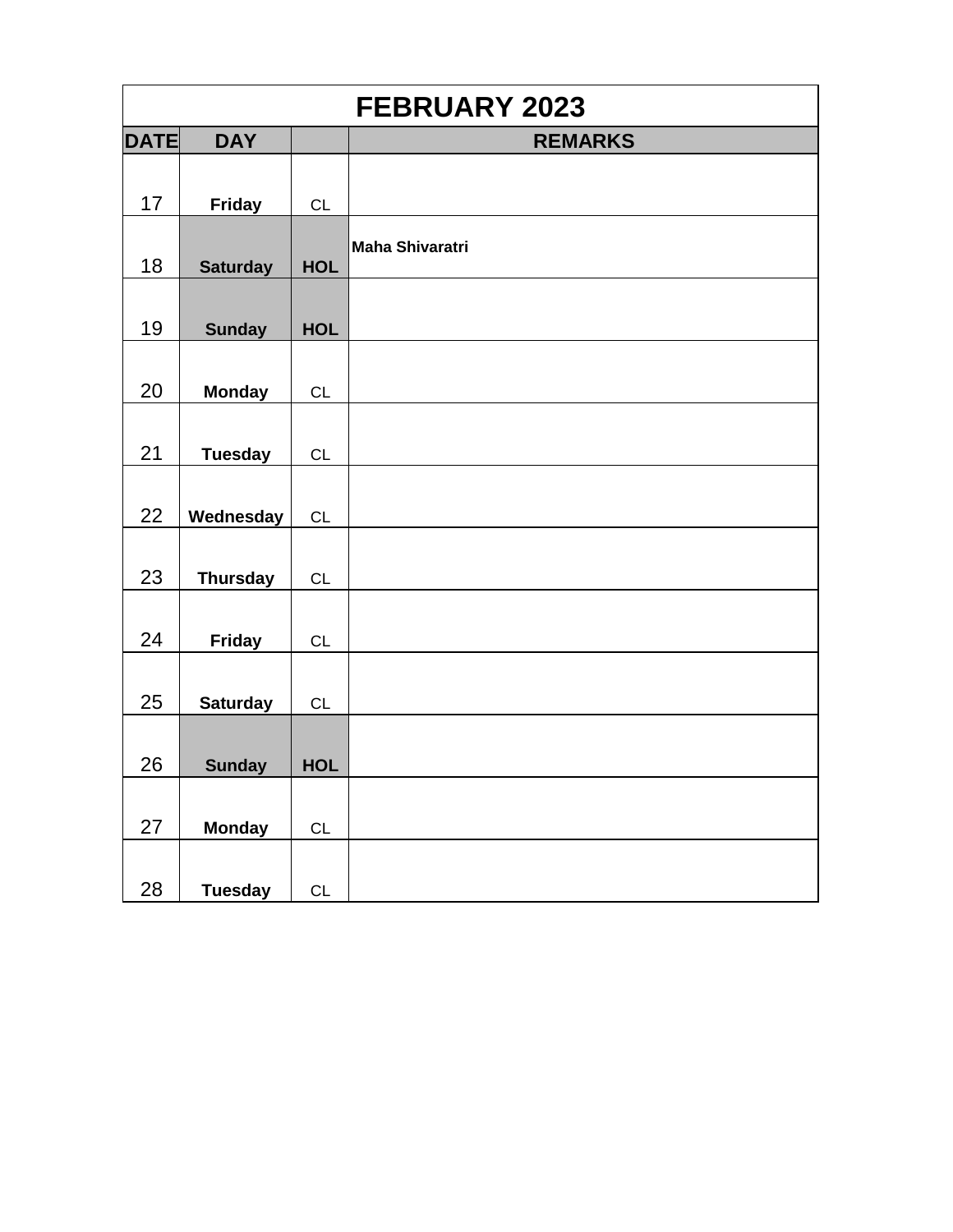| <b>MARCH 2023</b> |                 |            |                                                     |  |
|-------------------|-----------------|------------|-----------------------------------------------------|--|
| <b>DATE</b>       | <b>DAY</b>      |            | <b>REMARKS</b>                                      |  |
|                   |                 |            |                                                     |  |
| 1                 | Wednesday       | CL         |                                                     |  |
|                   |                 |            |                                                     |  |
| $\overline{2}$    | <b>Thursday</b> | CL         |                                                     |  |
|                   |                 |            |                                                     |  |
| 3                 | <b>Friday</b>   | CL         |                                                     |  |
|                   |                 |            |                                                     |  |
| $\overline{4}$    | <b>Saturday</b> | CL         |                                                     |  |
|                   |                 |            |                                                     |  |
| 5                 | <b>Sunday</b>   | <b>HOL</b> |                                                     |  |
|                   |                 |            |                                                     |  |
| 6                 | <b>Monday</b>   | CL         |                                                     |  |
|                   |                 |            |                                                     |  |
| $\overline{7}$    | <b>Tuesday</b>  | CL         |                                                     |  |
|                   |                 |            |                                                     |  |
| 8                 | Wednesday       | CL         | Academic Session 2023-24 for Grades 10 and 12 begin |  |
|                   |                 |            |                                                     |  |
| 9                 | <b>Thursday</b> | CL         |                                                     |  |
|                   |                 |            |                                                     |  |
| 10                | <b>Friday</b>   | CL         |                                                     |  |
|                   |                 |            |                                                     |  |
| 11                | <b>Saturday</b> | CL         |                                                     |  |
|                   |                 |            |                                                     |  |
| 12                | <b>Sunday</b>   | <b>HOL</b> |                                                     |  |
|                   |                 |            |                                                     |  |
| 13                | <b>Monday</b>   | CL         | <b>Grades 6 to 8 Annual Examination begins</b>      |  |
|                   |                 |            |                                                     |  |
| 14                | <b>Tuesday</b>  | CL         |                                                     |  |
|                   |                 |            |                                                     |  |
| 15                | Wednesday       | CL         |                                                     |  |
| 16                |                 | CL         |                                                     |  |
|                   | <b>Thursday</b> |            |                                                     |  |